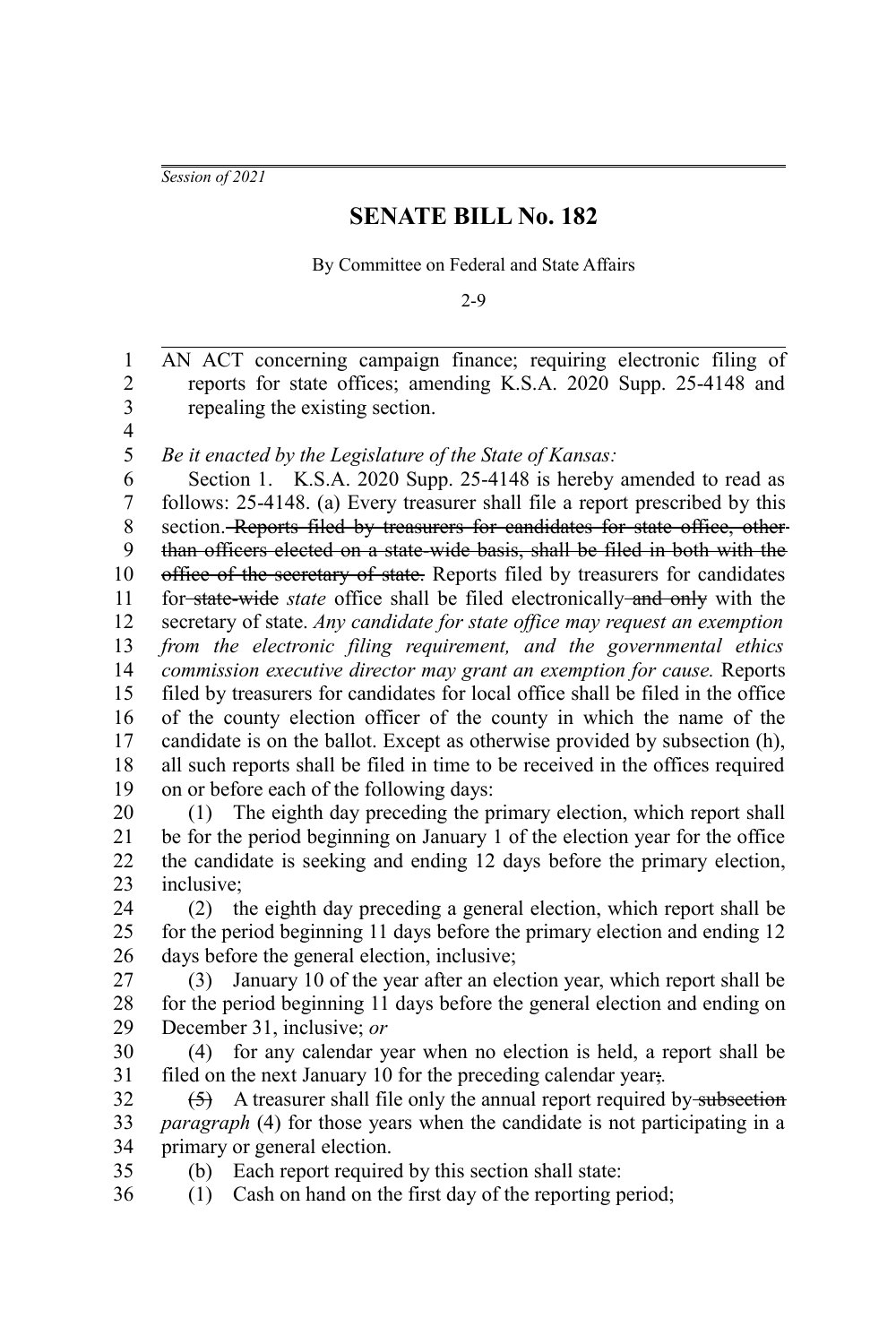(2) the name and address of each person who has made one or more contributions in an aggregate amount or value in excess of \$50 during the election period together with the amount and date of such contributions, including the name and address of every lender, guarantor and endorser when a contribution is in the form of an advance or loan: 1 2 3 4 5

(3) the aggregate amount of all proceeds from bona fide sales of political materials such as, but not limited to, political campaign pins, buttons, badges, flags, emblems, hats, banners and literature; 6 7 8

(4) the aggregate amount of contributions for which the name and address of the contributor is not known; 9 10

(5) each contribution, rebate, refund or other receipt not otherwise listed; 11 12

13

(6) the total of all receipts;

(10) the total of expenditures.

(7) the name and address of each person to whom expenditures have been made in an aggregate amount or value in excess of \$50, with the amount, date, and purpose of each; the names and addresses of all persons to whom any loan or advance has been made; when an expenditure is made by payment to an advertising agency, public relations firm or political consultants for disbursement to vendors, the report of such expenditure shall show in detail the name of each such vendor and the amount, date and purpose of the payments to each; 14 15 16 17 18 19 20 21

(8) the name and address of each person from whom an in-kind contribution was received or who has paid for personal services provided without charge to or for any candidate, candidate committee, party committee or political committee, if the contribution is in excess of \$100 and is not otherwise reported under subsection (b)(7), and the amount, date and purpose of the contribution;  $22$ 23 24 25 26 27

(9) the aggregate of all expenditures not otherwise reported under this section; and 28 29

30

(c) In addition to the requirements of subsection (b), every treasurer for any political committee and party committee shall report the following: 31 32

(1) (A) The name and address of each candidate for state or local office for whom an expenditure in the form of an in-kind contribution has been made in an aggregate amount or having a fair market value in excess of \$300, with the amount, date and purpose of each. The report shall show in detail the specific service or product provided; and 33 34 35 36 37

(B) the name and address of each candidate for state or local office who is the subject of an expenditure which *that*: 38 39

(i) Is made without the cooperation or consent of a candidate or candidate committee; 40 41

(ii) expressly advocates the nomination, election or defeat of such candidate; and 42 43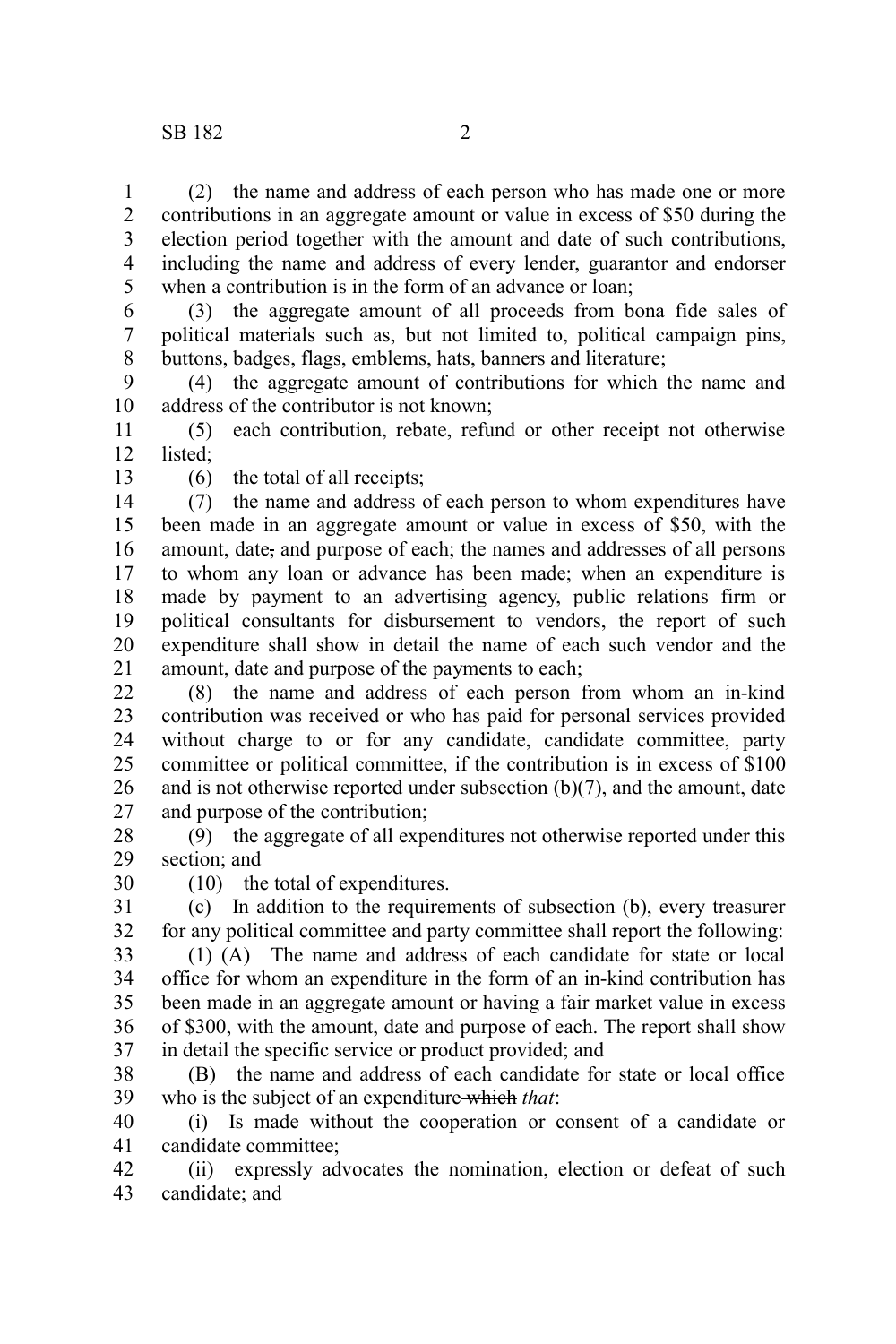(iii) is an aggregate amount or having a fair market value in excess of \$300. 1 2

(2) The report shall state the amount, date and purpose of the expenditure in the form of an in-kind contribution. The report shall show in detail the specific service or product provided. The reporting requirements imposed by this subsection shall be in addition to all other requirements required by this section. 3 4 5 6 7

(d) Treasurers of candidates and of candidate committees shall itemize the purchase of tickets or admissions to testimonial events by a person who purchases such tickets or admissions in an aggregate amount or value in excess of \$50 per event, or who purchases such a ticket or admission at a cost exceeding \$25 per ticket or admission. All other purchases of tickets or admissions to testimonial events shall be reported in an aggregate amount and shall not be subject to the limitations specified in K.S.A. 25-4154, and amendments thereto. 8 9 10 11 12 13 14 15

(e) If a contribution or other receipt from a political committee is required to be reported under subsection (b), the report shall include the full name of the organization with which the political committee is connected or affiliated or, a description of the connection to or affiliation with such organization. If, the committee is not connected or affiliated with any one organization, the report shall state the trade, profession or primary interest of the political committee as reflected by the statement of purpose of such organization. 16 17 18 19 20 21 22 23

(f) The commission may require any treasurer to file an amended report for any period for which the original report filed by such treasurer contains material errors or omissions. The notice of the errors or omissions shall be part of the public record. The amended report shall be filed within 30 days after notice by the commission. 24 25 26 27 28

(g) The commission may require any treasurer to file a report for any period for which the required report is not on file. The notice of the failure to file shall be part of the public record. Such report shall be filed within five days after notice by the commission. 29 30 31 32

(h) For the purpose of any report required to be filed pursuant to subsection (a) by the treasurer of any candidate seeking nomination by convention or caucus or by the treasurer of the candidate's committee or by the treasurer of any party committee or political committee, the date of the convention or caucus shall be considered the date of the primary election. 33 34 35 36 37

(i) If a report is sent by certified or registered mail on or before the day it is due, the mailing shall constitute receipt by that office. 38 39

(j) Any report required by this section may be signed by the candidate in lieu of the candidate's treasurer or the treasurer of the candidate's committee. 40 41 42

Sec. 2. K.S.A. 2020 Supp. 25-4148 is hereby repealed. 43